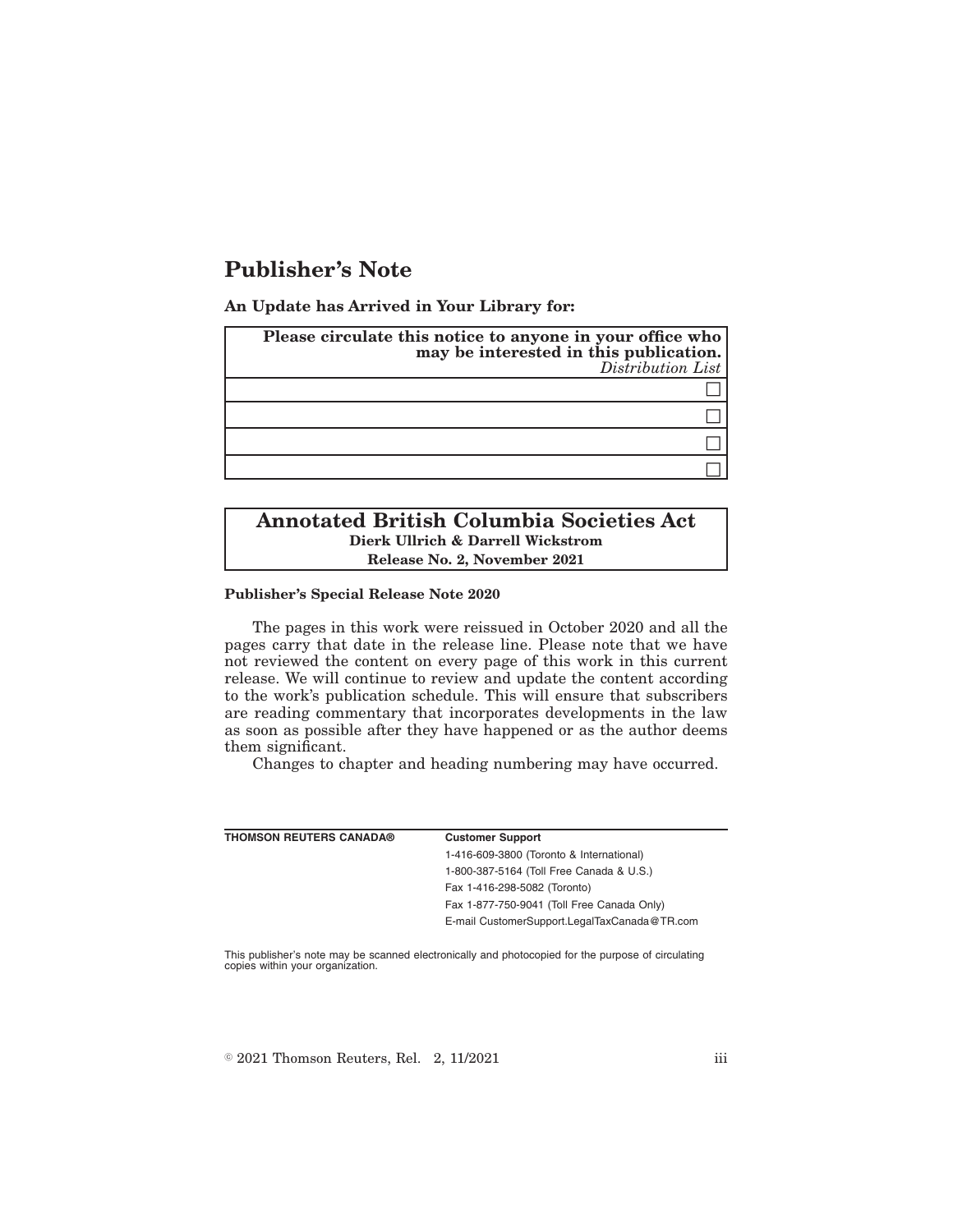#### **What's New in this Update**

This release features the following revisions and updates:

E **Societies Act** — **Part 2** — **Fundamental Matters in Relation to Societies** — **Division 2** — **Name and Governing Documents** — **Bylaws** — **Section 11:2 COMM—Bylaws** Since *Ireland v. Victoria Real Estate Board* (1987), 13 B.C.L.R. (2d) 97, British Columbia courts have generally held that the relationship between a society and its members, as set out in the society's bylaws, is essentially contractual or quasicontractual in nature: see most recently *Farrish v. Delta Hospice Society*, 2020 BCCA 312, at para. 46, leave to appeal refused, [2021] S.C.C.A. No. 39504; *Bains v. Khalsa Diwan Society of Abbotsford*, 2021 BCCA 159, at para. 112; and "Decisions Under Societies Act" and "Decisions under former Acts", below. *Farrish* and *Bains* were decided after *Highwood Congregation of Jehovah's Witnesses (Judicial Committee) v. Wall*, 2018 SCC 26, but before *Ethiopian Orthodox Tewahedo Church of Canada St. Mary Cathedral v. Aga*, 2021 SCC 22. Both decisions concerned expelled members who asked the courts to reverse their congregations' expulsion decisions. In *Wall*, the Supreme Court of Canada found that no contractual right existed between W and his congregation, among other reasons, because the congregation had no written constitution, bylaws or rules that would entitle members to enforce those "agreements". In *Aga*, the court held that membership in a voluntary association, even one with a written constitution and bylaws, is not automatically contractual and that a contract exists between members and the association only if the conditions of contract formation are met. Of note, the court in *Aga* appeared to define "voluntary association" solely as unincorporated associations (see para. 30) and both congregations in *Wall* and *Aga* were unincorporated. Since the B.C. decisions were decided in respect of incorporated societies, it is not clear to what extent the Supreme Court of Canada's comments in *Aga* may apply to B.C. societies and the relationships with their members. The discussion in *Aga* at paras. 47 and 48, with respect to legal personality of associations conferred by legislatures (which is clearly the case for societies, see ss. 6 and 13-14 of the Act) might suggest that *Wall* and *Aga* have no application to societies and that the line of B.C. decisions since *Ireland* characterizing the relationship as contractual or quasi-contractual remains good law. On the other hand, in light of the broad range of statutory rights and remedies created by the Act, the need to rely on contractual theory of membership in order to provide members with a legal remedy might be substantially diminished.